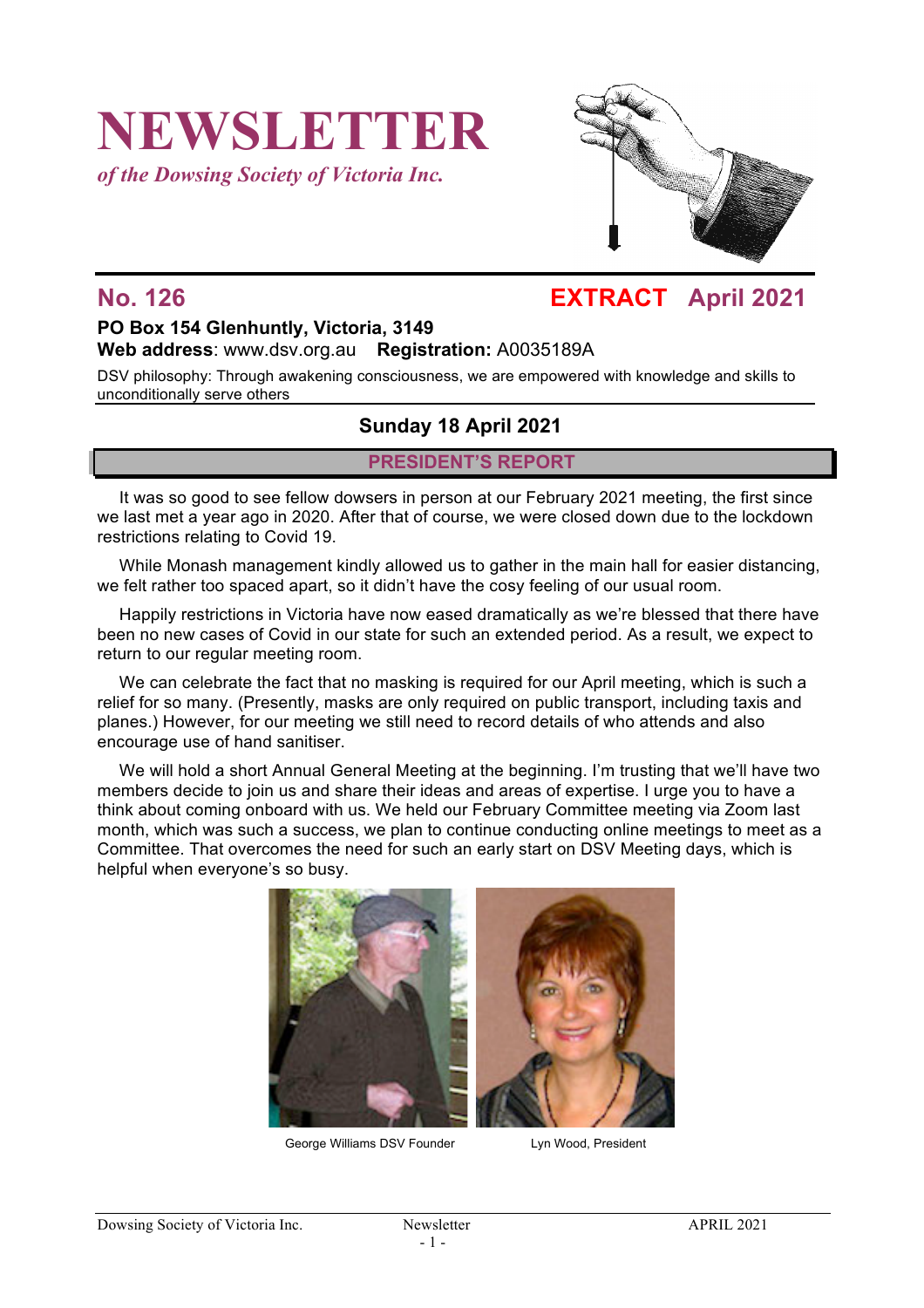Many years ago our founder, George Williams offered brief dowsing tuition before DSV meetings, and we'd like to return to doing that again for beginners, at 1.30 pm, ahead of our meetings.

I plan to also run a longer, more advanced dowsing workshop on a Saturday, at Beaconsfield. Just let me know if you'd like to take part and I'll lock in a date to suit.

We hope you will come along for some dowsing inspiration and take full advantage of being able to mingle and meet again freely with like-minded people – both new and old dowsing friends.

#### **Lyn Wood,** *President*



'There's someone who wants to join us.' Elizabeth, are you there?"<br>We can't hear you." 'Can you hear us?'

#### **MEETING DETAILS**

**Time & Date: 1.45 pm for 2.00 start, Sunday 18 April 2021 Place: Mount Waverley Community Centre, Miller Crescent, Mount Waverley**

*(Opposite Mount Waverley Railway Station)* **Melways: 70 E 1**

**Parking at rear, off Holskamp St. which runs off Stephensons Road**

#### **OUR NEXT MEETING**

**We aim to keep the formalities short at our AGM on Sunday 18 April. We're all keen to move onto the day's main feature. To be eligible to vote or nominate for the DSV Committee, you need to be a paid-up member. We invite you to consider standing for a position yourself.** 

**New ideas and new energy are always welcome at the DSV. It is important for our future that we have new people joining us to allow those needing to step aside from the DSV Committee to do so more easily.**

**We're a friendly bunch and joining us gives you the opportunity to contribute directly to the DSV to learn and share.**

Dowsing Society of Victoria Inc. Newsletter Newsletter APRIL 2021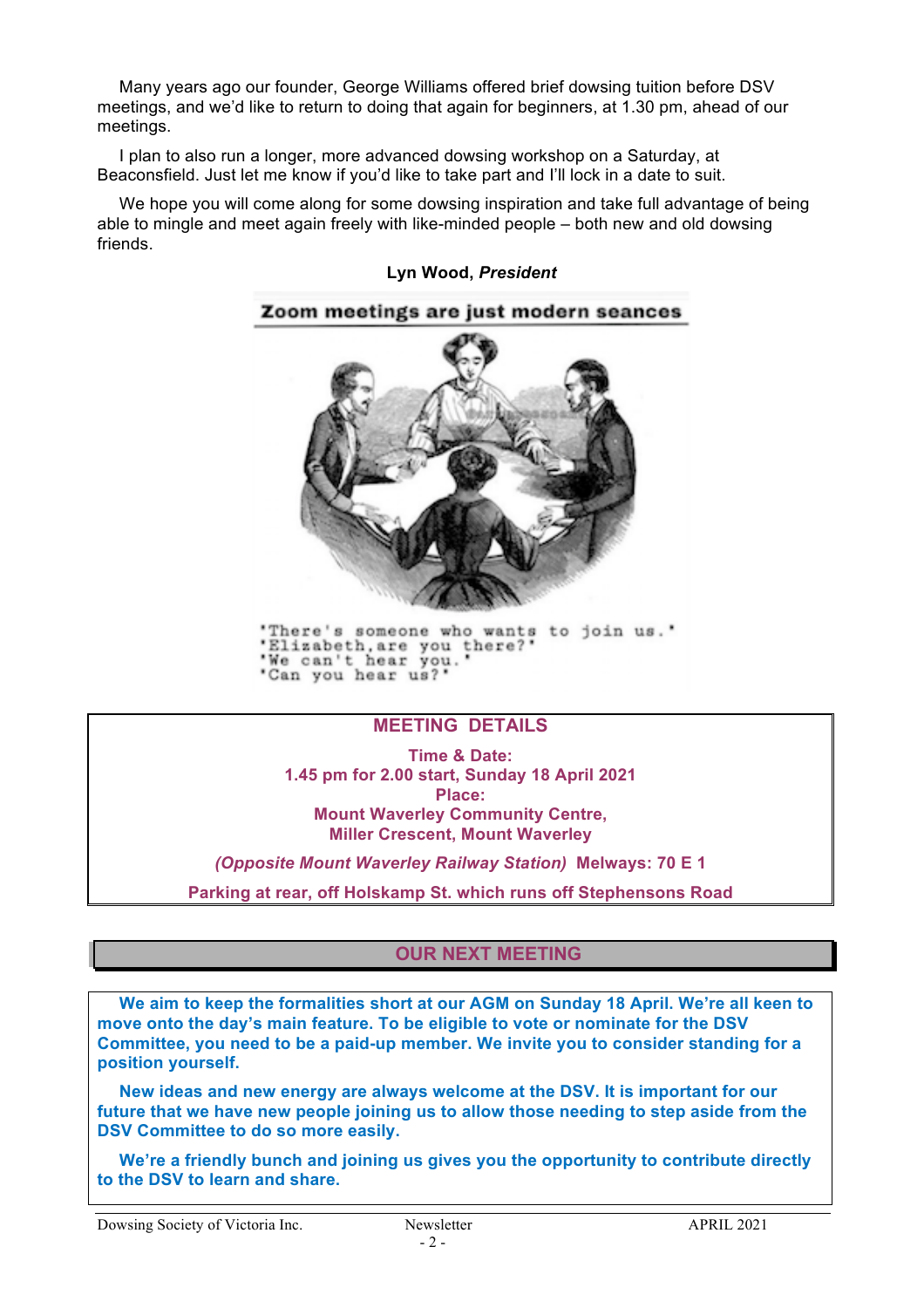We're always grateful to receive updates from a DSV favourite, international dowser, Raymon Grace. He has just shared a new, full-length video from his February 2021 presentation to the Lone Star Dowsers in the US and has given us permission to screen it publicly on 18 April.

In this new film he provides so many fascinating insights into dowsing.

You'll enjoy some great, practical reminders to help with your dowsing, as well as some of his newer thoughts to help keeping your dowsing knowledge and practices expanding.

It would be great if you can bring someone along to also benefit from this video. Hope to see you there with a friend or two.



#### **OUR LAST MEETING**

As your friendly Vice-President and Newsletter Editor, I presented at the February DSV meeting.

I led with Dowsing Protocols to help ease the effects of the covid situation and provided some other tools to help overcome stress in general, whenever it arises.

FasterEFT-style meridian Tapping combines really well with Dowsing to help overcome doubts about trusting answers.



Bi-lateral Stimulation is a very useful tool to synchronize brain activity – activating both brain hemispheres to the same frequency.

It spreads blood and electrical impulses to flood areas of association in the brain to diffuse anxiety and enable more clarity in thinking.

I gifted some smiley balls for people to take away as a reminder to pick one up *(or a small piece of fruit such as an orange, an apple or a lemon)* in order to use this technique regularly.

Here is a short video of New York Hypnotist, Melissa Tiers, doing a demo of The Ball technique.

Can be used standing or sitting. Perfect for any time, in front of a computer, in a garden, etc. https://www.youtube.com/watch?v=3Sy9YGeNjCI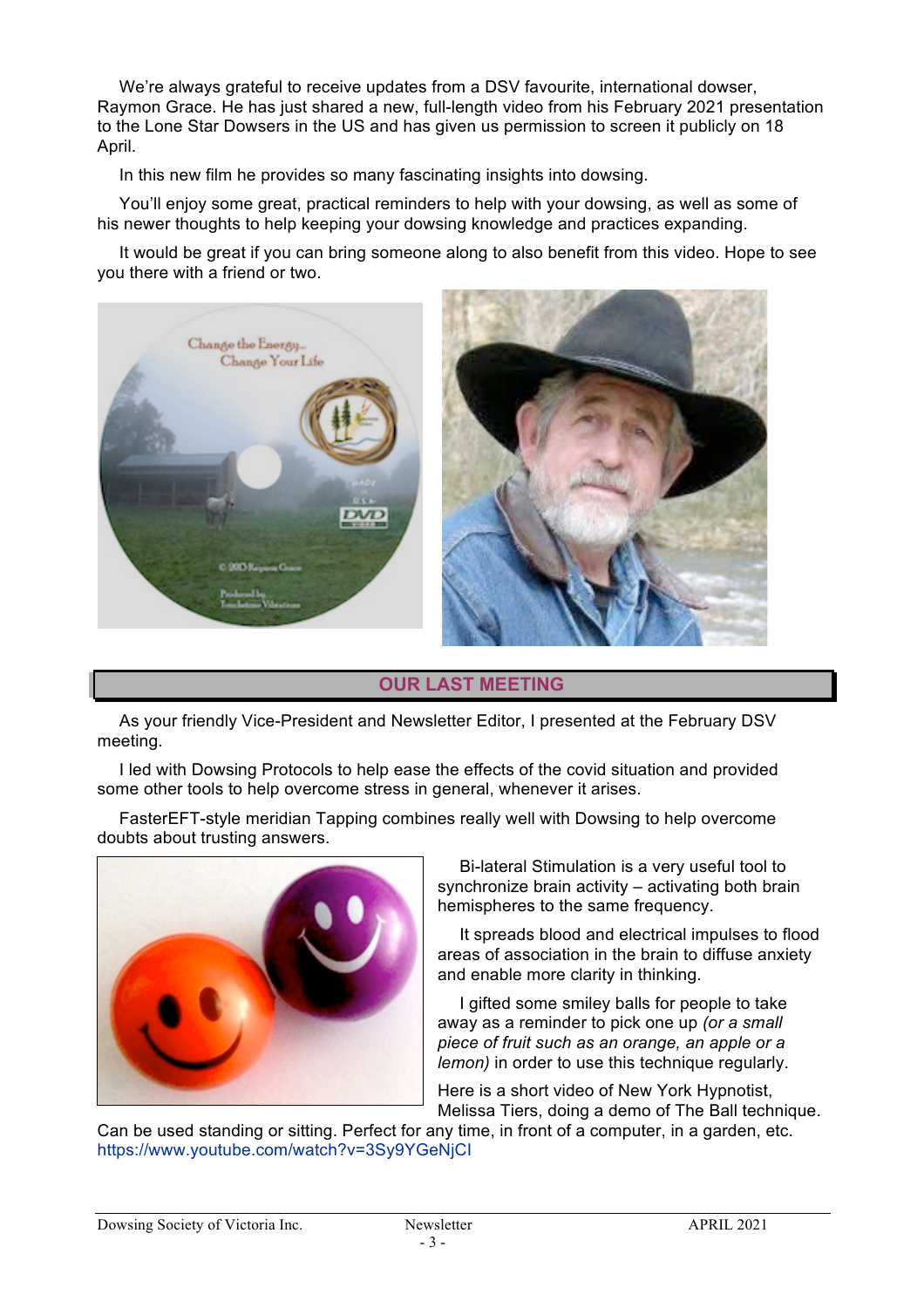It's a good idea to use your "ball" each morning to make things easier each day.

At the end of the meeting, we showed a couple of Raymon Grace's short videos.

Websites:

heatherwilks.com and dowsingheals.com

Emails:

heather@ohnaturale.com heather@dowsingheals.com



# **Integrated** effective healing

#### • Dowsing • Tapping

• Hypnotherapy **Heather Wilks** heather@ohnaturale.com 0414836654

### **GEOPATHIC STRESS AND CANCER**

*Thanks to DSV member, Bev Ellison for another welcome contribution. Article printed with permission from Nexus Magazine, sourced originally from "Healing Cancer Naturally", 2004.*

**1929:** In January, German scientist Baron Gustav von Pohl, a talented dowser who believed that Earth radiation affected tree growth, animal behaviour and human health, set out to prove officially that cancer deaths only occurred in people who had been sleeping in beds positioned above a powerful water vein (underground stream).

**1930:** The Berlin Centre for Cancer Research accepted von Pohl's findings and published the information in its July journal positing that Earth radiation could be a causative factor in cancer.

Baron von Pohl wrote a book (Earth Currents as Pathogenic Agents for Illness and the Development of Cancer) on his work, and a number of German doctors began working with the material to help their patients.

**1950s:** German medical doctor Ernst Hartmann, MD, spent decades researching the phenomenon. He found that if people worked or slept over the meridians of Earth energy, they could suffer from heart attacks, insomnia, chronic asthma, migraines, backaches and cancers.



**1970s:** Austrian school teacher and dowser Kathe Bachler started one of the most extensive research projects into the Earth radiation phenomenon. Working in collaboration with medical doctors, Bachler dowsed over 3,000 sleep and work places in 14 countries, interviewing 11,000 people. In next to all unexplainable cases, they found Earth rays to be the cause of the disease.

Not only did Bachler find that 95 per cent of the "problem" children who she'd investigated slept in beds or worked at desks placed at

harmful sites, but she also checked 500 cancer cases: every person was found to be sleeping over harmful radiation.

**1985:** Veronica Carstens, MD, the wife of Karl Carstens, a former President of Germany, published a study stating that there were 700 cases documented worldwide in which terminally ill cancer patients regained their health without any conventional treatment after their sleeping area had been moved from a geopathic stress zone. All of these cancer patients had been "given up on" by their doctors.

*[In recent times, we've come to recognise that uncleared non-beneficial energies and seemingly "last straw" events and reactions to them - 18 to 24 months prior to diagnosis – can have a direct effect on people experiencing serious illnesses. Editor. Lyn Wood also points out that these days we know to dowse to change the frequencies of the various harmful lines – something which wasn't apparently known to other dowsers in the past.]*